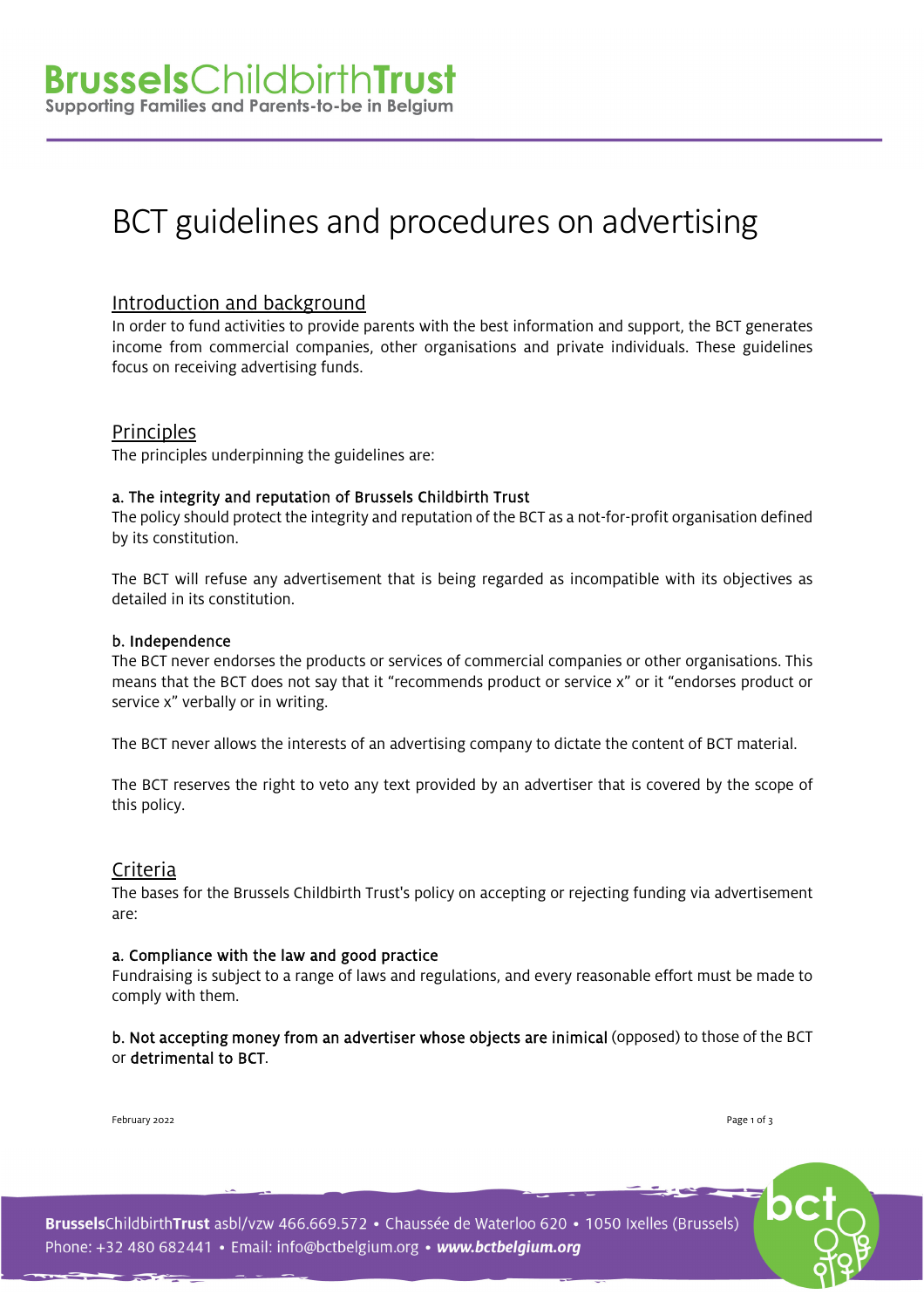# **Brussels**ChildbirthTrust

Supporting Families and Parents-to-be in Belgium

#### c. Excluded from advertising is:

Alcohol Tobacco products Firearms/weapons Gambling/lottery Political ads

#### d. Excluded formats of advertising are:

Inserts - Inserting company material e.g. brochures, flyers, vouchers, into BCT publications or the BCT magazine.

Surveys in any form

Ads that have forms within them to collect personally identifiable information Emails in any form (distributed via the Group Leaders or directly to the membership) Advertising on official BCT social media platforms

#### Advertising in BCT magazine

#### Display advertisement (display ads)

Any form of presentation which is made in connection with a trade, business, craft or profession in order to promote the supply or transfer of goods or services, immovable property, rights or obligations.

#### Advertising on BCT website

Display advertisement (display ads)

Coming in 2022.

#### Decision making and approval procedures

#### a. Low risk / low level association

Decisions on acceptance of advertising can be taken by the Communications coordinator or by the Display ads coordinator, providing that this policy allows acceptance.

If the named person or the President cannot make a decision based on the policy, then the decision will be referred to the Board.

If prospectively or retrospectively any member of the BCT is unhappy with any decision to take or not take particular advertising, they should refer this to the Communications coordinator who should bring the case to the attention of the Board who will then make the decision on the issue.

February 2022 Page 2 of 3